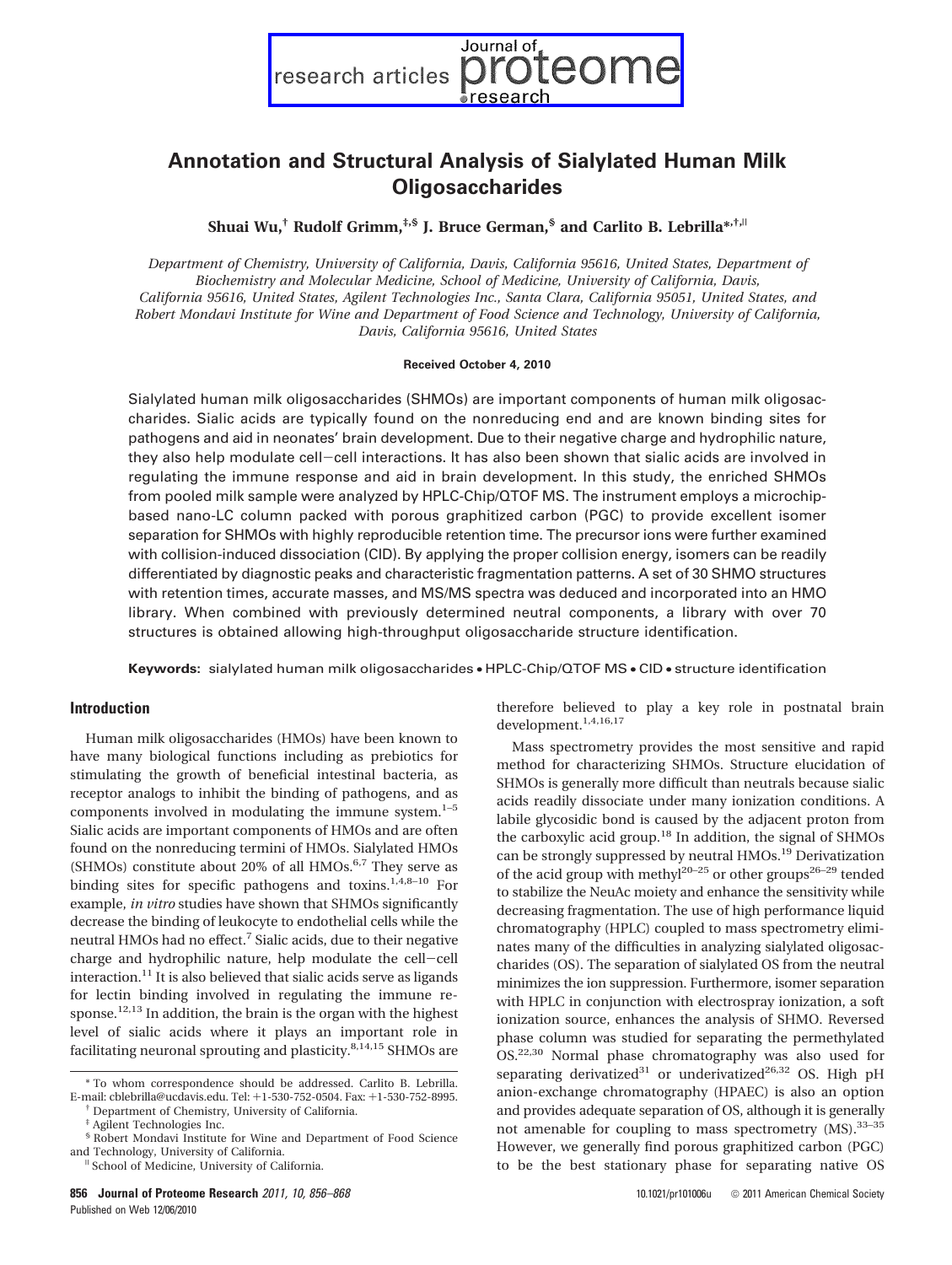# *Sialylated Human Milk Oligosaccharides* research articles

isomers.6,36–40 LC-MS provides composition and structural information during OS profiling<sup>6,41</sup> and LC-MS/MS or tandem MS provides efficient differentiation of isomeric species.<sup>26,38,42,43</sup> Fragmentation methods for analyzing sialylated OS currently include collision induced dissociation  $(CID)$ , <sup>29,44-47</sup> infrared multiphoton dissociation (IRMPD),<sup>28,48,49</sup> ultraviolet photodissociation (UVPD),<sup>50</sup> electron capture dissociation (ECD),<sup>51</sup> electron detachment dissociation  $(EDD)^{52}$  and high energy CID in tandem time-of-flight (TOF/TOF) instruments.<sup>23,53,54</sup>

This laboratory is in the process of creating an annotated library of HMOs for the rapid identification of HMO structures. We have already reported a set of neutral HMOs.<sup>36</sup> In this report, we catalog the sialylated oligosaccharides. HPLC-Chip/ QTOF MS instrument is used for analyzing enriched SHMO samples. The instrument employs microchip based nano-LC column packed with PGC that provides excellent isomer separation for SHMOs with highly reproducible retention time (RT). The precursor ions were further fragmented with CID. By applying proper collision energy (CE), isomers can be readily differentiated by diagnostic peaks and characteristic fragmentation patterns.

## **Experimental Section**

**Reagents and Materials.** The OS used in this study are from pooled human milk provided by milk banks in San Jose, CA and Austin, TX. HMOs were isolated from the milk using a previously described procedure involving defatting, chloroform/ methanol extraction, ethanol precipitation, and evaporation.<sup>6</sup> A sample enrichment step with solid phase extraction (SPE) employing graphitized carbon cartridge (GCC) was used before the analysis. GCC (150 mg bed weight, 4 mL volume) were purchased from Alltech (Deerfield, IL). Sodium borohydride (98%) and 2, 5-dihydroxybenzoic acid (DHB) were obtained from Sigma-Aldrich (St. Louis, MO). Standard HMOs were purchased from Dextra Laboratories (Earley Gate, UK).  $\alpha(1-2)$ -Fucosidase was obtained from EMD CALBIOCHEM (La Jolla, CA),  $\beta(1-3)$ -galactosidase and  $\alpha(2-3)$ -neuraminidase from New England Biolab (Beverly, MA),  $\beta(1-4)$ -galactosidase from ProZyme (San Leandro, CA), and  $\alpha(1-3,4)$ -fucosidase from Sigma-Aldrich (St. Louis, MO). The nonselective sialidase was purified and provided by Prof. David Mills from the Department of Viticulture and Enology in UC Davis. All reagents are of analytical or HPLC grade.

**Oligosaccharide Reduction and Enrichment.** The pooled HMO sample (50 mg in 250 *µ*L nanopure water) was reduced by 250 *µ*L of 1.0 M sodium borohydride in a water bath at 65 °C for 1.5 h. The resulting product was desalted and purified by SPE-GCC. The SPE cartridge was first conditioned by 6 mL 80% acetonitrile (ACN) with 0.1% trifluoroacetic acid (TFA, v/v) and then 6 mL nanopure water. The desalting was performed by loading 1-mg sample to each cartridge and washed with 30 mL nanopure water. The HMOs were eluted with 6 mL 5% ACN in water  $(v/v)$ , 6 mL 10% ACN in water  $(v/v)$ , 6 mL 20% ACN in water (v/v) and 6 mL 40% ACN with 0.05% TFA. SHMOs were enriched by collecting the 40% eluent only. The sample was dried *in vacuo* and reconstituted with nanopure water before MS analysis.

**Separation of SHMOs by HPLC.** The enriched SHMOs were separated on an Agilent 1100 series HPLC instrument with Hypercarb PGC column (100 mm × 3.0 mm, 5 *µ*m particle size) and detected with photodiode array detector at 206 and 254 nm. A 20 *µ*L sample (about 0.05 mg/*µ*L) was injected and eluted by binary solvent (A) 3.0% ACN/water (v/v) with 0.1% formic

acid and (B) 90% ACN/water (v/v) with 0.1% formic acid at the flow rate  $0.35$  mL/min and with a gradient of  $0.0-1.0$  min, 0% B; 1.1-6.0 min, 8% B; 6.0-60 min, 8-18% B; 60-70 min, <sup>18</sup>-100% B; 70-80 min, 100% B. Sialylated HMOs were collected into 80 fractions with one minute per tube. The samples were dried *in vacuo* and reconstituted with 25 *µ*L water before MALDI MS analysis.

**MALDI FTICR MS.** The HiRes MALDI FTICR (IonSpec, Irvine, CA) is composed of an external MALDI source with a pulsed 355 nm Nd:YAG laser, a hexapole ion guide and a FTICR cell with a 7.0 T shielded superconducting magnet. 2, 5-Dihydroxybenzoic acid (DHB) was used as matrix (8 mg/160 *µ*L in 50%  $ACN/water$   $(v/v)$  in both positive and negative mode. The HMOs (0.5  $\mu$ L) were spotted on a 100-sample stainless steel plate with  $0.5 \mu L$  matrix solution. In the positive mode,  $0.25$  $\mu$ L, 0.01  $\mu$ M NaCl solution was added as a cation dopant, while in the negative mode, no NaCl solution was added. The sample plate was dried in the vacuum chamber before MS analysis.

**HPLC-Chip/TOF MS Analysis.** The SHMOs samples were analyzed using the Agilent 6200 HPLC-Chip/TOF MS instrument (Agilent Technologies, Santa Clara, CA) with Agilent 1200 nano-LC and 6210 TOF MS. A detailed procedure was described in our previous paper.<sup>36</sup> The nano-LC was equipped with a capillary pump as the loading pump for sample enrichment, a nanopump as the analytical pump for sample separation, a microwell-plate autosampler maintained at 6 °C by a thermostat, an Agilent HPLC-Chip cube interface and Agilent 6210 TOF MS. The micro-Chip consisted of an enrichment column with a volume of 40 nL and an analytical column  $43 \times 0.075$  mm i.d., which were both packed with PGC having 5 *µ*m pore size. Both pumps use binary solvent: (A) 3.0% ACN/water (v/v) with 0.1% formic acid and (B) 90% ACN/water (v/v) with 0.1% formic acid. A 4 *µ*L/min flow rate of solvent A was used for sample loading with 1 *µ*L injection volume. A 45 min gradient delivered by a nanoflow pump with a flow rate of 0.3 *µ*L/min was used for separation: 2.5-20.0 min, 0-16% B; 20.0-30.0 min, 16-44% B; 30.0-35.0 min, 44-100% B; 35.0-45.0 min, 100% B and a 20 min equilibration time at 0% B.

Data analysis was performed with the Agilent MassHunter Qualitative Analysis software. The deconvoluted data file was calculated by an in-house software "Oligosaccharide Calculator," written in Igor Pro (Wavemetrics, Inc.). The output file included measured mass, calculated mass with mass error, and composition of each oligosaccharide sorted based on retention times and abundances (Supplementary Table 1, Supporting Information).

Twelve commercial OS standards were reduced and introduced into Chip/TOF under the identical condition in order to match the retention times and accurate masses with the corresponding OS in SHMO sample.<sup>36</sup>

**HPLC-Chip/QTOF MS Analysis.** The Agilent HPLC-Chip/ QTOF MS instrument (Agilent Technologies, Palo Alto, CA) is equipped with an Agilent 1200 series nano-LC system and Agilent 6520 QTOF coupled with a chip cube interface. The nano-LC system and the PGC chip used has been described above. Using the same injection volume, binary solvent and gradient, the resulting LC chromatograms in the Chip/QTOF were nearly identical to those of the Chip/TOF with minor variations of retention times. For both instruments, the same internal calibration technique was used to yield <5 ppm mass accuracy for MS and <20 ppm for MS/MS experiments.

In the positive ion mode, the data stored during the QTOF run included both centroid and profile. The instrument settings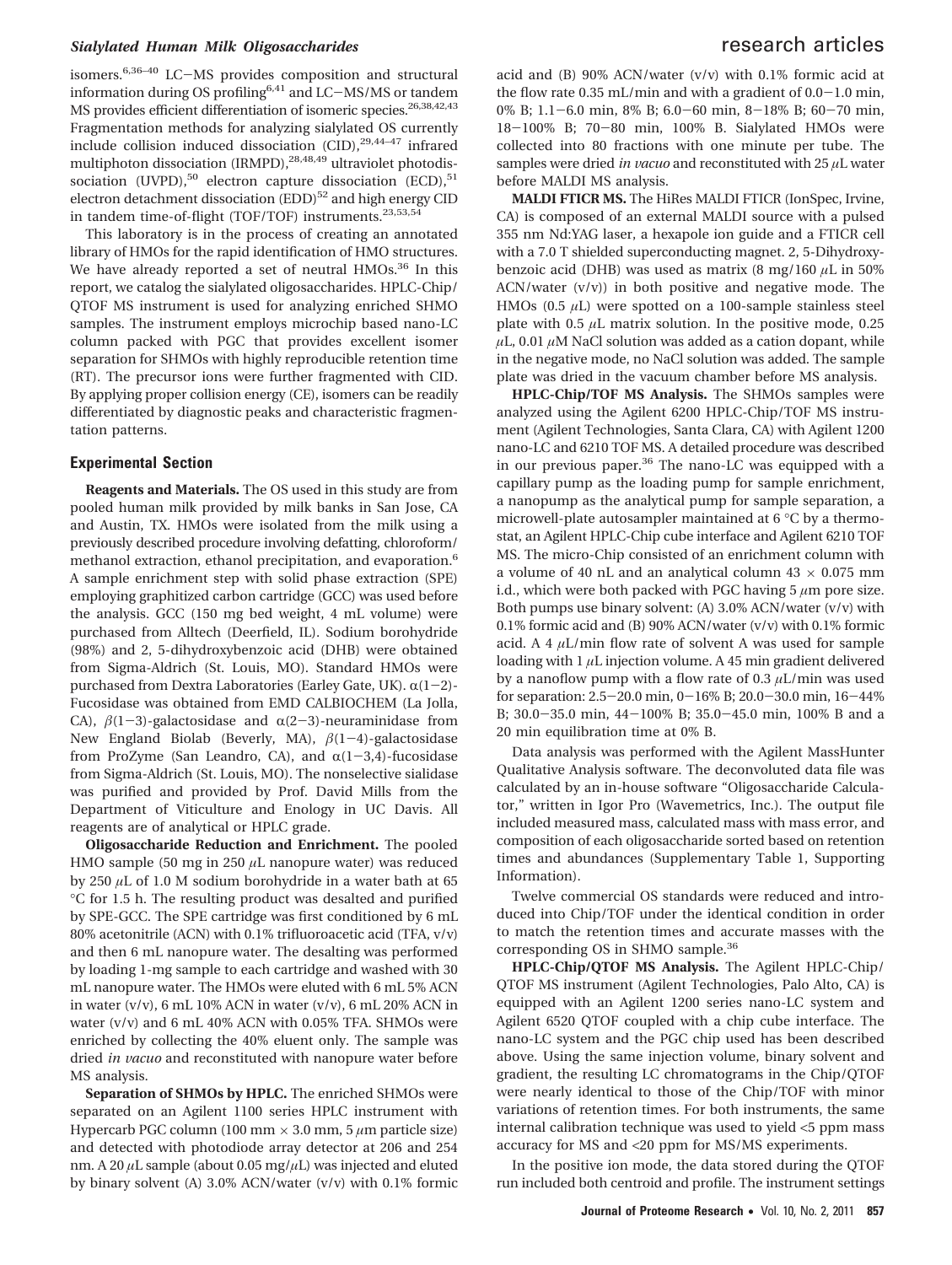# research articles **Wu et al.**

were adjusted during autotune and set to: fragmentor voltage 175 V, skimmer 65 V, and the octopole 1 RF voltage 750 V. The drying gas was heated at 325 °C with a flow rate of 5 L/min. The data acquisition was set to auto MS/MS with 2 spectra/s for MS scan and 1 spectra/s for MS/MS scan. The precursor ion was selected based on abundances with doubly charged ion being given the first priority followed by singly charged ion, triply charged, and then other multiply charged ions. A 4-*m*/*z* isolation window was used. All the calibrant ions were excluded from the isolation. The collision energy applied was based on the mass-to-charge (*m*/*z*) ratio of the ion with higher energy for larger ions. For this instrument, the collision energy was varied according to the equation:

$$
CE(V) = \frac{(m/z)}{100(Da)} \times 1.3 - 3.5
$$

where 1.3 is the slope and  $-3.5$  is the y-intercept of the equation, both of which can be adjusted by the users, *m*/*z* is the mass-to-charge ratio of the precursor ion, CE is the collision energy. The equation was empirically determined by the manufacturer. In this study, the value of the slope and y-intercept were optimized to yield fragmentation that produced the most distinguishing features for each HMO isomer. The optimal collision energy for singly- and doubly charged ions are expectedly different. For example, the collision energy applied to singly charged ion of FS-LNH isomers (*m*/*z* 1512.6) is 16.2 V, while 6.3 V is used for the doubly charged ion (*m*/*z*  $756.8(+2)$ .

**Exoglycosidase Digestion.** Reaction buffer solutions were prepared with glacial acetic acid and 0.1 M ammonium acetate solution to the desired pH.<sup>55,56</sup> Enzymes were used without further purification. In a 0.2 mL PCR tube, 3 *µ*L buffer solution was added followed by 1 *µ*L OS sample and 1 *µ*L enzyme solution (mole ratio of protein to OS is about 1:100-200). The reaction mixture was incubated at 37 °C in a water bath. The reaction time used for each enzyme is tabulated in Supplementary Table 2 (Supporting Information).

## **Results**

**Enrichment and MALDI MS Profile of Sialylated OS from Human Milk.** Sialylated OS make up about 20% of the total OS in human milk.<sup>6,7</sup> To enrich the sialylated species, HMO mixtures where fractionated by SPE - GCC. Sialylated OS tend to elute with higher ratio of organic solvent, specifically 40% aqueous acetonitrile. Negative MALDI profile of the enriched mixture showed deprotonated ions and their monosaccharide compositions (Supplementary Figure 1, Supporting Information). The compositions listed in the spectrum were assigned using an in-house software "Oligosaccharide Calculator" written in Igor (based on a mass accuracy <5 ppm). The information provided by accurate mass showed that most of the SHMOs are monosialylated while only a small percentage is disialylated. The majority of the OS are also fucosylated with the number of fucoses (Fuc) ranging from one to four.

**Chip/TOF MS Profile of Sialylated Components.** Chip/TOF MS provides the online LC separation and MS detection with high mass accuracy. The PGC stationary phase is packed in a nanoflow column incorporated into a microchip with the electrospray tip integrated to minimize dead volume. The chip has been shown to yield excellent separation of OS isomers with highly reproducible retention times.<sup>6,36</sup> Since the separa-

tion is highly effective,  $\alpha$ - and  $\beta$ -anomers at the reducing end have distinct retention times. To eliminate this complexity, the SHMOs were reduced to the alditol.<sup>6,36</sup>

Figure 1a is the base peak chromatogram (BPC) of the enriched SHMOs from a sample of pooled milk. Supplementary Table 1 (Supporting Information) shows the 70 SHMOs found along with their compositions and retention times. Most of the SHMOs are monosialylated and eluted after 20 min. SHMOs are generally eluted later than the neutral HMO. Isomers are effectively separated as illustrated in Figure 1b, which shows the extracted ion chromatogram (EIC) for the neutral mass 1511.6 (*m*/*<sup>z</sup>* 756.8 (+2), MS inset). For the convenience of this discussion, doubly charged ions will be marked as +2 after the *m*/*z*, while the charge state for singly charged ions will not be annotated. Supplementary Table 1 (Supporting Information) contains six different species (# 18 to 23) found by Chip/TOF with their monosaccharide compositions. Also included are the respective abundances sorted by RT. The neutral mass 1511.6 corresponds to one Fuc and one NeuAc on a lacto-*N*-hexaose core (FS-LNH). The composition belongs to seven isomers that are also the most abundant components (Table 1).

The detailed procedure for elucidating their structures follows. To simplify the analysis, the mixture was separated using a standard HPLC into smaller pools of glycans, which were further analyzed individually. The HPLC column (100.0  $mm \times 3.0$  mm) employed an 80-min gradient (experimental section) allowing separation of components that were not resolved in the conditions for the Chip/TOF MS. Each HPLC fraction was analyzed further to perform the complete structural elucidation.

Figure 2 is the EIC for FS-LNH isomers found in several HPLC fractions (Figure 2a-g). For reference, Figure 1b is duplicated in the first panel of Figure 2. The figure illustrates the general approach for elucidating the glycome as well as the efficacy of the methods for separation and structural elucidation. Figures 2a-g show each component as separated by standard HPLC with the HPLC fractions examined by Chip/ TOF MS. The inset structures were determined by one of the two methods. (1) For compounds where standards were available retention times and tandem MS were compared with the standards. (2) For the remainder, which was the vast majority, structures were determined by a combination of tandem MS and targeted exoglycosidase digestion. From the group in Figure 2a-g, two compounds were determined by standards obtained commercially, FS-LNH (Figure 2d) and FS-LNnH I (Figure 2f). Among all sialylated OS, 12 standards were identified in this manner. Two new structures were obtained in this group, 4121a (Figure 2a) and 4121b (Figure 2b). The nomenclature is based on the number of hexose (Hex), Fuc, GlcNAc, and NeuAc, respectively. Three structures were elucidated and found to correspond to published structures (Figure 2c, e and g) with the names previously assigned.

With PGC as stationary phase, the chip based nano-LC column (43 mm) is generally sufficient to separate isomers using the 45 min gradient. However, under the chosen conditions some isomers such as 4121b and FS-LNH III have similar retention times with 23.9 and 24.0 min, respectively. In this situation, the off-line HPLC column (100 mm) with an 80-min gradient allowed separation of the isomers into different fractions. The isomers in the fractions were injected into Chip/ QTOF, which showed two distinct structures based on tandem MS.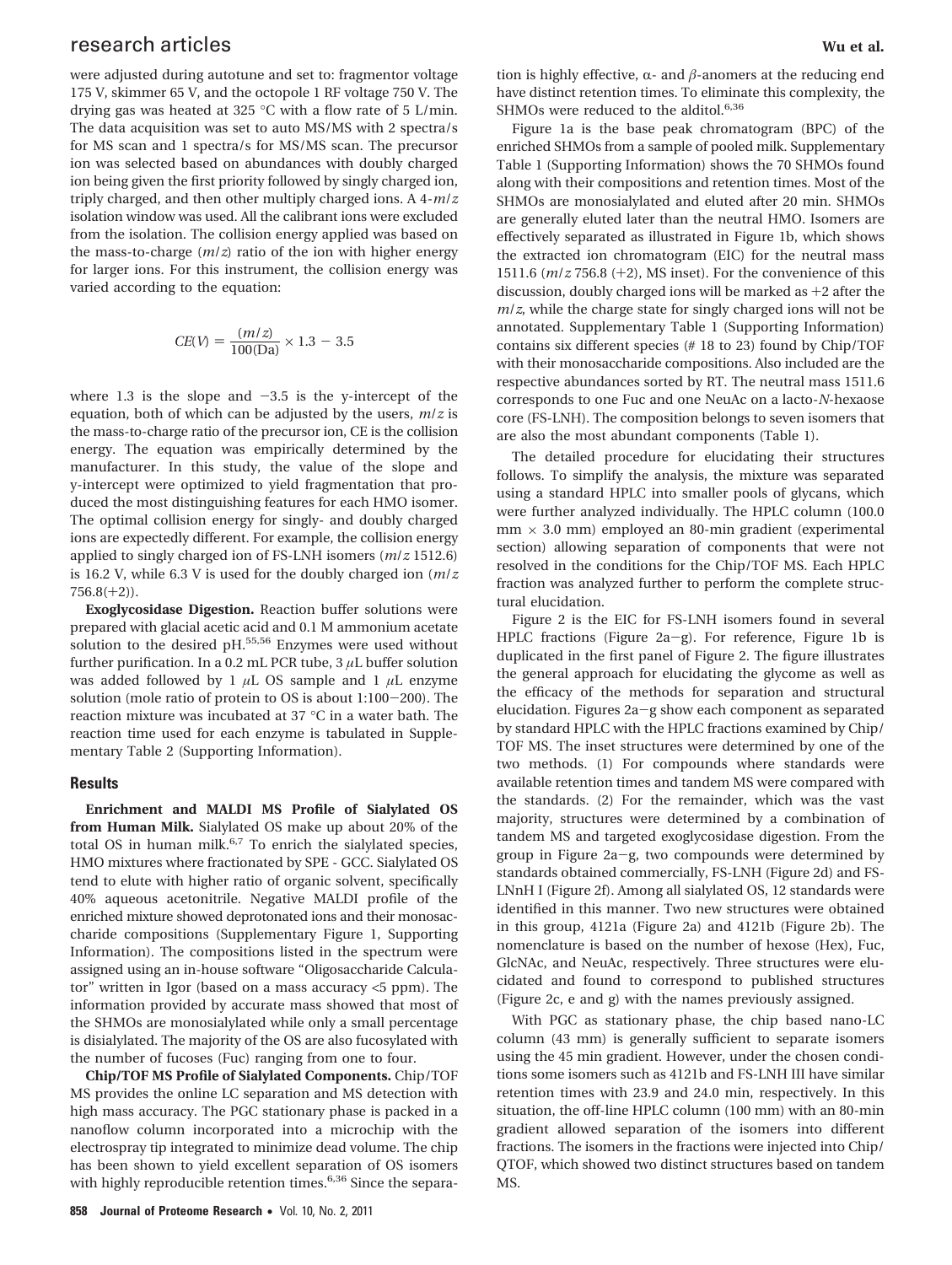

**Figure 1.** (a) Base peak chromatogram (BPC) of enriched sialylated human milk oligosaccharides (SHMOs). (b) Extracted ion chromatogram (EIC) of isomers with neutral mass 1511.6 (with MS inset).

**Table 1.** FS-LNH Isomers Detected by Chip/TOF from Enriched SHMOs

| <b>SHMOS</b>      | mass (exptl) | mass (calcd) | error (Da) | Hex | Fuc | GlcNAc | NeuAc | $RT$ (min) | abundance <sup>a</sup> |
|-------------------|--------------|--------------|------------|-----|-----|--------|-------|------------|------------------------|
| 4121a             | 1511.547     | 1511.550     | $-0.003$   | 4   |     |        |       | 23.6       | 255 511                |
| 4121b             | 1511.553     | 1511.550     | 0.003      | 4   |     |        |       | 23.9       | 226 932                |
| <b>FS-LNH III</b> |              |              |            |     |     |        |       | 24.0       |                        |
| <b>FS-LNH</b>     | 1511.554     | 1511.550     | 0.004      | 4   |     |        |       | 24.8       | 771 332                |
| <b>FS-LNH I</b>   | 1511.552     | 1511.550     | 0.002      | 4   |     | C.     |       | 26.2       | 286 110                |
| <b>FS-LNnHI</b>   | 1511.554     | 1511.550     | 0.004      | 4   |     |        |       | 26.6       | 2 883 226              |
| <b>FS-LNH II</b>  | 1511.550     | 1511.550     | 0.000      | 4   |     |        |       | 29.2       | 206 722                |
|                   |              |              |            |     |     |        |       |            |                        |

*<sup>a</sup>* The abundance is from HPLC-Chip/TOF counts per second (cps).

**Tandem MS Analysis of Sialylated OS.** Figure 3a and b are MS/MS spectra of a commercial standard FS-LNH. The singly charged ion *m*/*z* 1512.6 yields the tandem MS spectrum in Figure 3a, The doubly charged ion *m*/*z* 756.8 yields the spectrum in Figure 3**b**. As seen clearly, the doubly charged species generally provides more structurally informative fragment ions. The following discussions of all the FS-LNH isomers will therefore focus on the MS/MS of the doubly charged ions. Fragmentation for this ion starts from both nonreducing termini when the HMO has two antennae at the lactose core. In Figure 3b, *<sup>m</sup>*/*<sup>z</sup>* 756.8 (+2) loses a Fuc to generate *<sup>m</sup>*/*<sup>z</sup>* 683.8 (+2) and a galactose to generate *<sup>m</sup>*/*<sup>z</sup>* 602.7 (+2). The subsequent loss of GlcNAc generates *m*/*z* 1001.4. This product ion further loses the lactose core to generate *m*/*z* 657.2. An alternative fragmentation pathway starts with the loss of NeuAc to generate *m*/*z* 1221.5, which is weakly abundant. The further loss of a lactosamine unit [Gal + GlcNAc] from *<sup>m</sup>*/*<sup>z</sup>* 1221.5 generates *m*/*z* 856.3. The following loss of the lactose core generates *m*/*z* 512.2. Figure 3c is the tandem spectrum of FS-LNH in HPLC fraction 36 from the milk sample. The FS-LNH from two different sources, with different amounts, yielded nearly identical spectra. Figure 3b and c show that even though the total ion intensities (or concentrations) for the two samples are different, the overall features of the tandem MS are nearly identical. In general, when the same collision energy is applied, the resulting tandem MS spectra are highly reproducible.

**Structure Elucidation.** Elucidation of individual structures begins with the tandem MS. Figure 4 shows the MS/MS spectra for three of FS-LNH isomers, a new glycan 4121a, and two structures that were elucidated and found to correspond to previously published ones, FS-LNH I and FS-LNH II. In Figure 4a, the precursor ion of 4121a *<sup>m</sup>*/*<sup>z</sup>* 756.8 (+2) loses lactose to yield *m*/*z* 1168.4. The fragment ion *m*/*z* 1168.4 readily loses a Fuc to generate *m*/*z* 1022.4. In Figure 4b and c, the precursor ions of the two other isomers did not yield the analogous fragment ions. Based on this information, it is believed that the new compound 4121a has a linear core structure while the other two both have branched cores, which cannot lose lactose from the quasimolecular ion. In contrast, both structures FS-LNH I and FS-LNH II loses Fuc and a Gal to generate *m*/*z* 602.7 (+2) (weakly abundant in Figure 4c) from the precursor ion, consistent with the presence of Lewis a and x epitopes at one terminus of each compound. The loss of these residues further confirms the position of NeuAc as being on the other terminus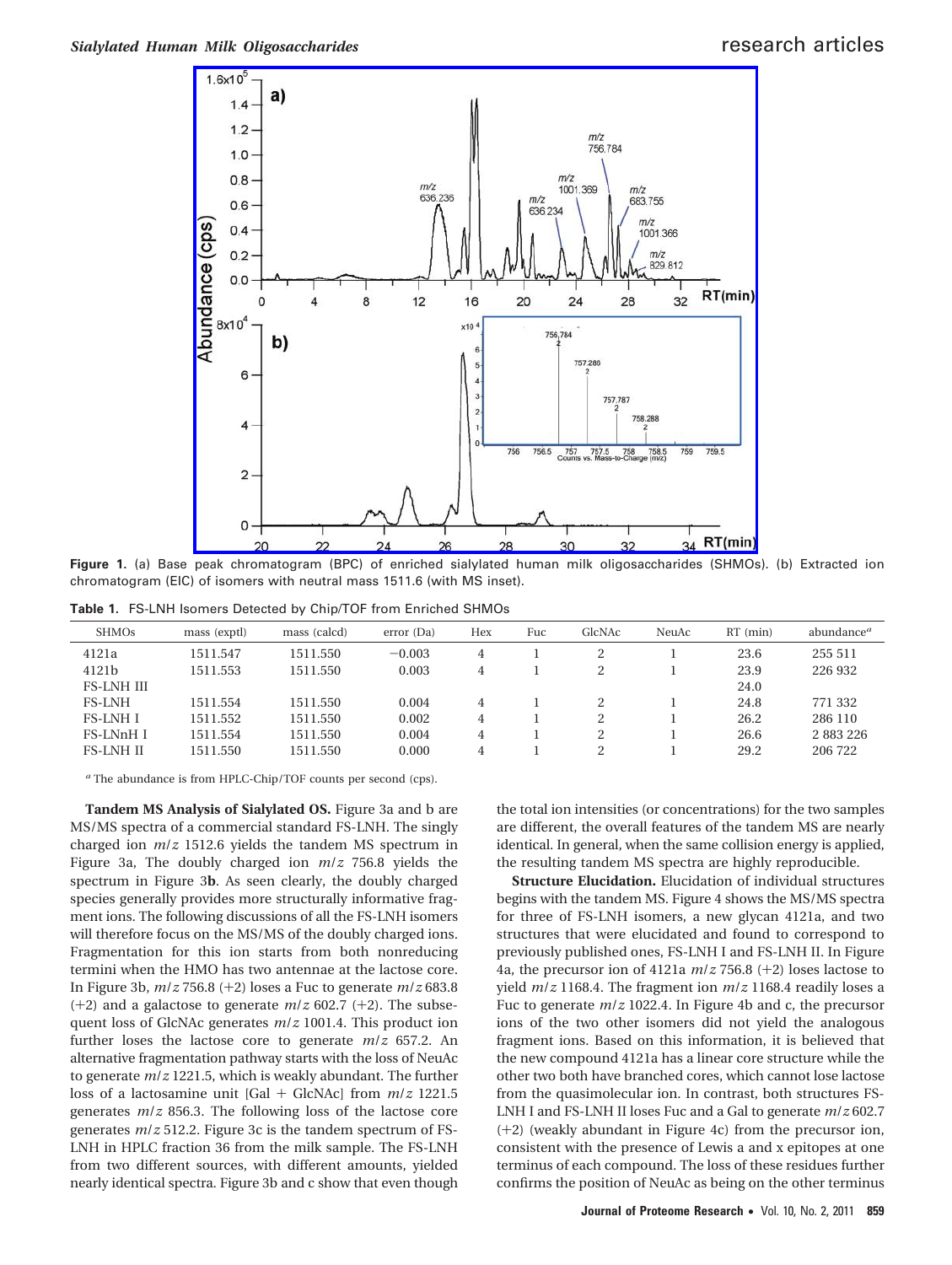# research articles **Wu et al.**



**Figure 2.** FS-LNH isomers in human milk. The isomers were separated into different fractions using standard HPLC. The selected fractions were then analyzed by Chip/TOF MS ( $a-g$ ). The structures (inset) were determined as described in the text.

(Figure 4b and c). The same fragment ion is not observed in Figure 4a since 4121a has a linear core and NeuAc at the nonreducing end must fragment before Gal. The differences between FS-LNH I and FS-LNH II are readily determined by several other diagnostic peaks. The fragment peak *m*/*z* 495.2 is only found in FS-LNH I, and in none of the other isomers, because sialylation is directly on the GlcNAc (Figure 4b). The *Y* type ion<sup>57</sup>  $m/z$  1059.4 in FS-LNH II is generated by losing NeuAc (*m*/*z* 1221.5) and then Gal. The corresponding *B* ion *m*/*z* 454.2 also indicates the differences in connectivity of NeuAc in both FS-LNH II and FS-LNH I (Figure 4c).

Two isomers with similar retention times, the new OS 4121b and FS-LNH III are readily distinguished based on their tandem MS (Figure 5). The linear compound 4121b yields the fragment ion *<sup>m</sup>*/*<sup>z</sup>* 1168.4 (and *<sup>m</sup>*/*<sup>z</sup>* 584.7 (+2)) due to the loss of the lactose. The subsequent loss of a Fuc produces *m*/*z* 1022.4 (and *<sup>m</sup>*/*<sup>z</sup>* 511.7 (+2)) (Figure 5a). An alternative pathway further yields the intense peak *<sup>m</sup>*/*<sup>z</sup>* 665.7 (+2) due to the loss of the reducing end glucose (Glc) from the quasimolecular ion - also indicating that the Fuc is not on the reducing end. The lack of the diagnostic ion *m*/*z* 495.2 (NeuAc-GlcNAc), as shown with FS-LNH I, is indicative that the NeuAc is attached to Gal.

The fragmentation behavior of FS-LNH III also follows several pathways due to its branched core structure (Figure 5b). One of the fragmentation pathways begins with the loss of NeuAc to generate *m*/*z* 1221.5. The subsequent loss of a lactosamine unit yielded *m*/*z* 856.3. The fragment ion *m*/*z* 856.3 further loses lactose to produce *m*/*z* 512.2. An alternate pathway starting with the loss of a Fuc yielded *<sup>m</sup>*/*<sup>z</sup>* 683.7 (+2), followed by a Gal loss to form the product ion *<sup>m</sup>*/*<sup>z</sup>* 602.7 (+2). The subsequent fragmentation generates *m*/*z* 1001.4 by losing a GalNAc and lactose loss to yield *m*/*z* 657.2. The complemen-



**Figure 3.** (a) MS/MS of a commercial standard FS-LNH from singly charged precursor ion (*m*/*z* 1512.6). (b) MS/MS of doubly charged precursor ion (*m*/*z* 756.8). (c) MS/MS of FS-LNH obtained from human milk by HPLC fractionation.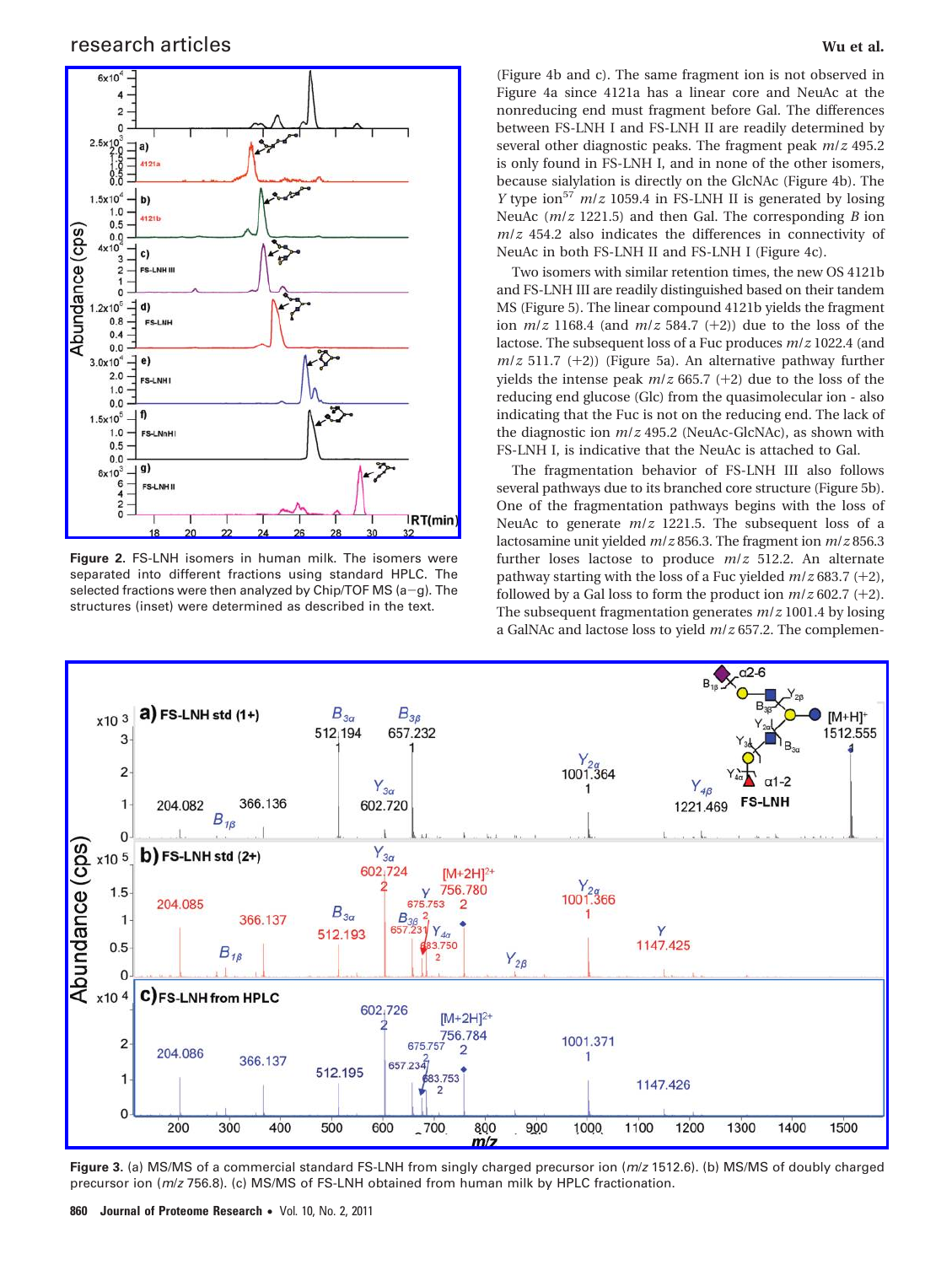*Sialylated Human Milk Oligosaccharides* research articles



**Figure 4.** Three isomers -4121a, FS-LNH I, and FS-LNH II, were differentiated by MS/MS under the identical collision energy. Diagnostic peaks (circled) belong only to the specific isomer.



**Figure 5.** MS/MS spectra serve to distinguish the two isomers -4121b and FS-LNH III, with nearly identical retention time. Different fragmentation pathways elucidate linear from branched core structures.

tary information from these two fragmentation pathways also confirm that NeuAc and Fuc are on different branches. However, the generation of  $m/z$  675.8 (+2) and  $m/z$  1147.4 is not consistent with the structure. These ions are the results of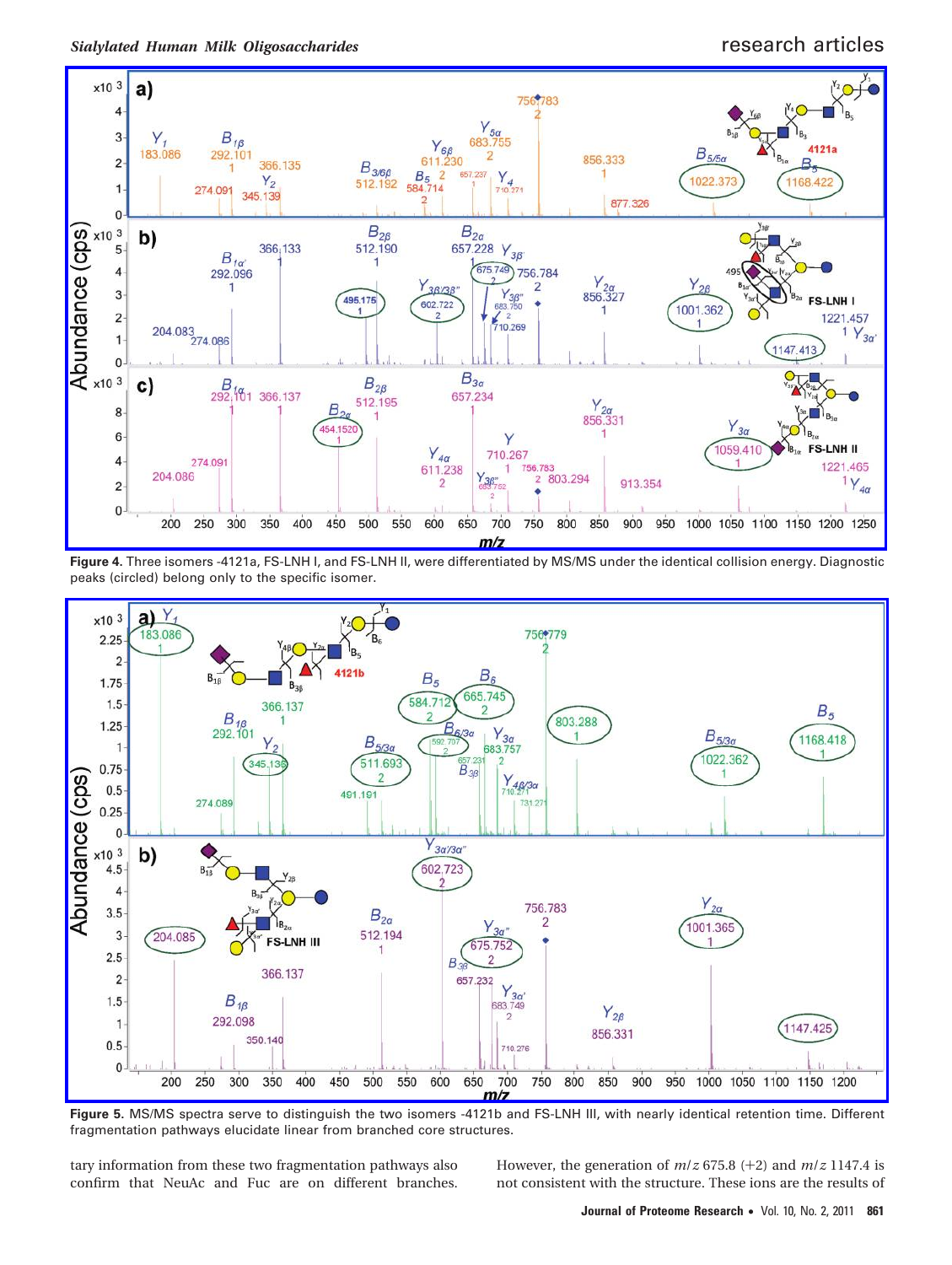

**Figure 6.** Exoglycosidase digestion to determine the structure of FS-LNH III found in HPLC fraction 35.

the rearrangement of the Fuc within the protonated species.<sup>58</sup> The exact linkages between the monosaccharides were confirmed with exoglycosidase digestion.

**Linkage Elucidation with Exoglycosidase Digestion.** The detailed procedure for performing the exoglycosidase digestions is described in previous publications.<sup>55,56</sup> The conditions in this study for the specific enzyme have been modified and summarized in Supplementary Table 2 (Supporting Information). For convenience the reaction was monitored by MALDI MS. In so doing, the full structure is elucidated by combining MS, tandem MS and the exoglycosidase digestion.

Compounds where no standard is available, the vast majority of the structures, need to be fully elucidated even if the structures have been previously published. The digestion of FS-LNH III (in HPLC fraction 35) is described to provide a more complicated example than 4121b, as the linkages need to be confirmed for both antennae. The results of the digestion for fraction 35 are summarized in Figure 6. Figure 6a is the MALDI MS of HPLC fraction 35 in the positive ion mode before enzyme digestion. As can be seen, the spectrum of FS-LNH III yielded the quasimolecular ion  $m/z$  1556.5 [M + 2Na - H]<sup>+</sup> and a fragment ion, *m*/*z* 1243.4 from the loss of NeuAc. The incubation with  $\alpha(2-3)$ -neuraminidase for 1 h showed that the presence of α2-6 linkage of NeuAc in this isomer because  $m/z$ 1556.5 was not digested (Figure 6b). Figure 6c is the result from the reaction with a nonspecific sialidase. After cleaving off the NeuAc from the Gal, a second digestion step with  $\beta(1-4)$ galactosidase generated a new peak, *m*/*z* 1081.4, that confirmed the  $\beta$ 1-4 linkage of Gal bound to GlcNAc (Figure 6e). The result from this step also indicated that Fuc is present on the other branch. The digestion from the other branch started with  $\alpha(1-3,4)$ -fucosidase that generated a new [M+2Na-H]<sup>+</sup> ion with *m*/*z* 1410.5 (Figure 6d). The result from this step showed that Fuc has  $\alpha$ 1-3,4 linkage attached to the GlcNAc and not the Gal. In addition, the disappearance of *m*/*z* 1243.4 in Figure 6d confirmed that it was a fragment peak from *m*/*z* 1556.5 in Figure 6a. The further digestion of  $m/z$  1410.5 by  $\beta(1-3)$ galactosidase generated a new peak *m*/*z* 1248.4, which is still a sialylated species (Figure 6f). The result proved a *Lewis a* epitope on the fucosylated antenna. This method was applied to all the other structures.

**Negative Mode MS/MS Analysis.** In some occasions, it has been necessary to supplement the positive ion MS/MS with negative ion analysis. In the positive ion mode, the fragmentation of the collision activated ions generated primarily *B, Y* type ions.<sup>57</sup> In certain cases, such as FS-LNH and FS-LNnH I, MS/ MS yielded the same fragments albeit with great variation in intensities. In this way, tandem MS in the positive mode can be used to identify specific oligosaccharides but not elucidating similar structures (Supplementary Figure 2, Supporting Information). However, the fragmentation in the negative ion mode using the Chip/QTOF MS was useful for producing different pathways. In the negative ion mode, our solvent system generated primarily deprotonated ions and formylated ions.<sup>59</sup> For all FS-LNH isomers,  $m/z$  754.8(-2)  $[M - 2H]^{2-}$  and  $m/z$ 777.8(-2)  $[M - H + HCOO]<sup>2</sup>$  were both seen in the negative ion mode. The precursor ion  $m/z$  777.8(-2) readily loses formic acid (HCOOH) to generate *<sup>m</sup>*/*<sup>z</sup>* 754.8(-2) and subsequent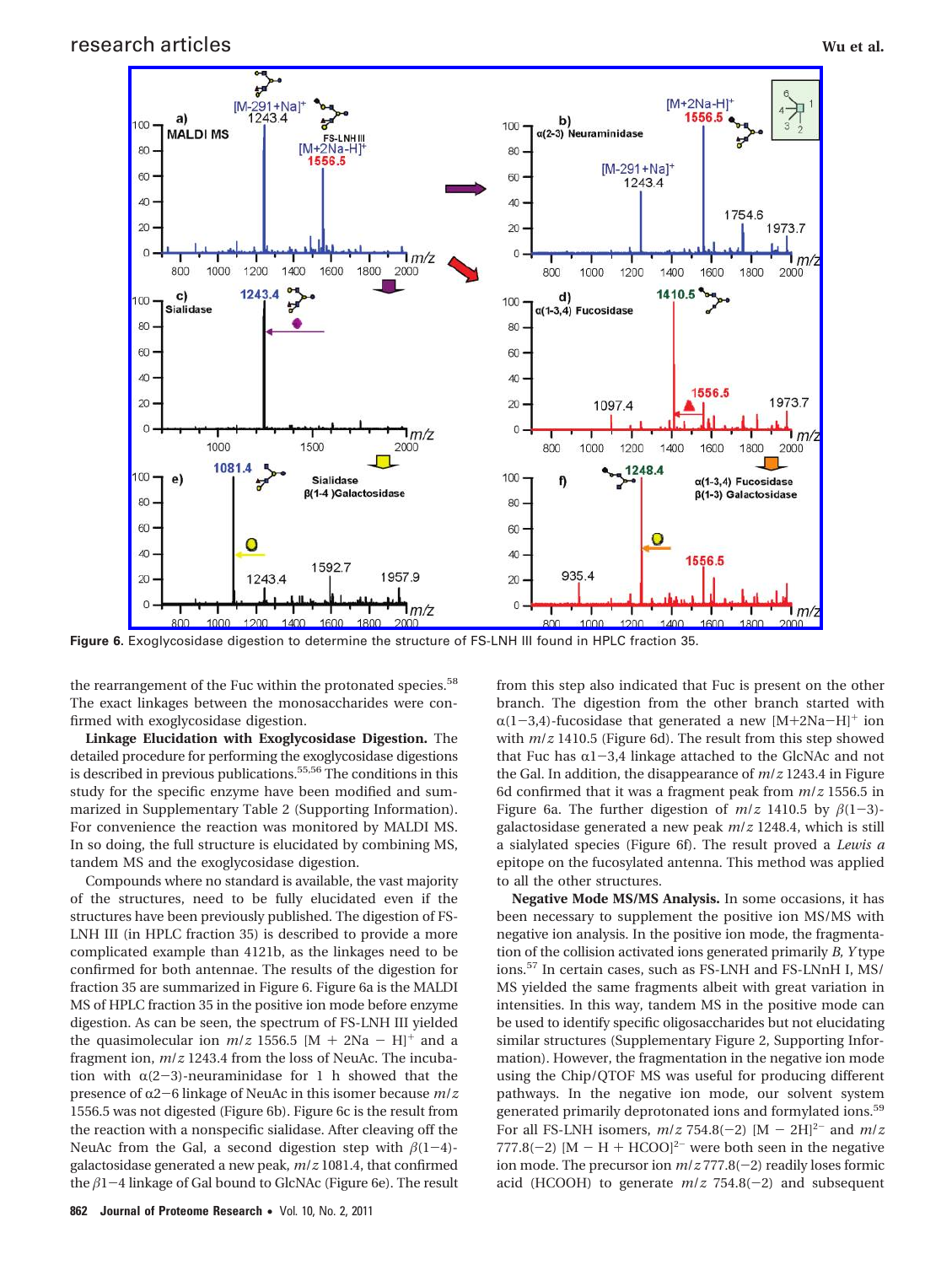

**Figure 7.** MS/MS spectra of FS-LNH and FS-LNnH I in the negative ion mode. Z type ions can be used to elucidate the different connectivity within the two isomers.

fragment ions (Figure 7). In Figure 7a, *<sup>m</sup>*/*<sup>z</sup>* 754.8(-2) first loses a Fuc to generate a  $Z_{4\alpha}$  ion with  $m/z$  1346.5. The subsequent loss of Gal yields  $Z_{3\alpha}$  with  $m/z$  1184.4. While in Figure 7b,  $m/z$ 754.8( $-2$ ) loses a Fuc to produce  $Z_{3\beta}$ <sup>'</sup> then a following Gal loss yielded  $Z_{3\beta'3\beta''}$ . Since Fuc and Gal both link to GalNAc, the Gal loss may occur before Fuc loss to generate the  $Z_{3\beta}$ , which is not found in Figure 7a since Fuc links to Gal at the reducing end in FS-LNH. In this case, the fragmentation in the negative ion mode provides a better way to resolve the connectivity between the two isomers. The structure information from the negative mode MS/MS was therefore, at times, a necessary compliment to the positive ion mode.

## **Discussion**

Thirty SHMO structures with retention time and mass are listed in Table 2. This table along with the tandem MS is valuable for rapidly identifying known structures. Comparison of the retention time and the tandem MS provides a highly specific method for identifying oligosaccharides. When combined with previously determined neutral HMOs,<sup>36</sup> a library with over 70 structures is constructed which incorporates nano-LC retention time, accurate mass, and MS/MS spectra.

On the basis of the structures, we find a few general observations regarding sialylation in HMOs. These observations are based on a pool of samples from five mothers.

(1) The majority of the SHMOs are monosialylated (90.9%) with the smaller fraction being disialylated (9.1%) (Supplementary Figure 3, Supporting Information).

(2) The more abundant linkage corresponds to  $\alpha$ 2-6 (56.9%), while only 4.8% SHMOs were found with  $\alpha$ 2-3 NeuAc so far (Supplementary Figure 3, Supporting Information).

(3) The  $\alpha$ 2-3 NeuAc is usually bound to a  $\beta$ 1-3 galactose, except for sialyl lactose.

(4) The  $\alpha$ 2-6 NeuAc is usually bound to  $\beta$ 1-4 galactose.

(5) Sialylation on the GlcNAc is only found as  $\alpha$ 2-6 linkage as previously reported.<sup>2,35</sup> However, this arrangement is even more specifically found only on the  $\beta$ 1-3 branch from the core lactose.

The method for elucidating structure employing tandem MS and exoglycosidase is generally successful with a caveat. Examination of the different fragmentation pathways from various protonated isomers showed rearrangements that can affect the interpretation. For example, the compound FS-LNH generates fragment ion *<sup>m</sup>*/*<sup>z</sup>* 675.8(+2) by losing a Gal, which is not consistent with the structure (Figure 3b and c). This rearrangement is caused by the long-range migration of the Fuc, most likely to a hydroxyl group of the reducing end residue.58,70,71 Similar rearrangements are not observed for sodiated ions in MALDI FTICR when performing CID or IRMPD experiments as noted previously.<sup>36,58</sup> To confirm the connectivity and linkages of monosaccharides, exoglycosidase digestion was necessary to validate the structural information obtained from tandem MS.

The future work will be inputing all the retention times and MS/MS spectra with all the elucidated structures into Agilent Masshunter software. Auto MS/MS search will be performed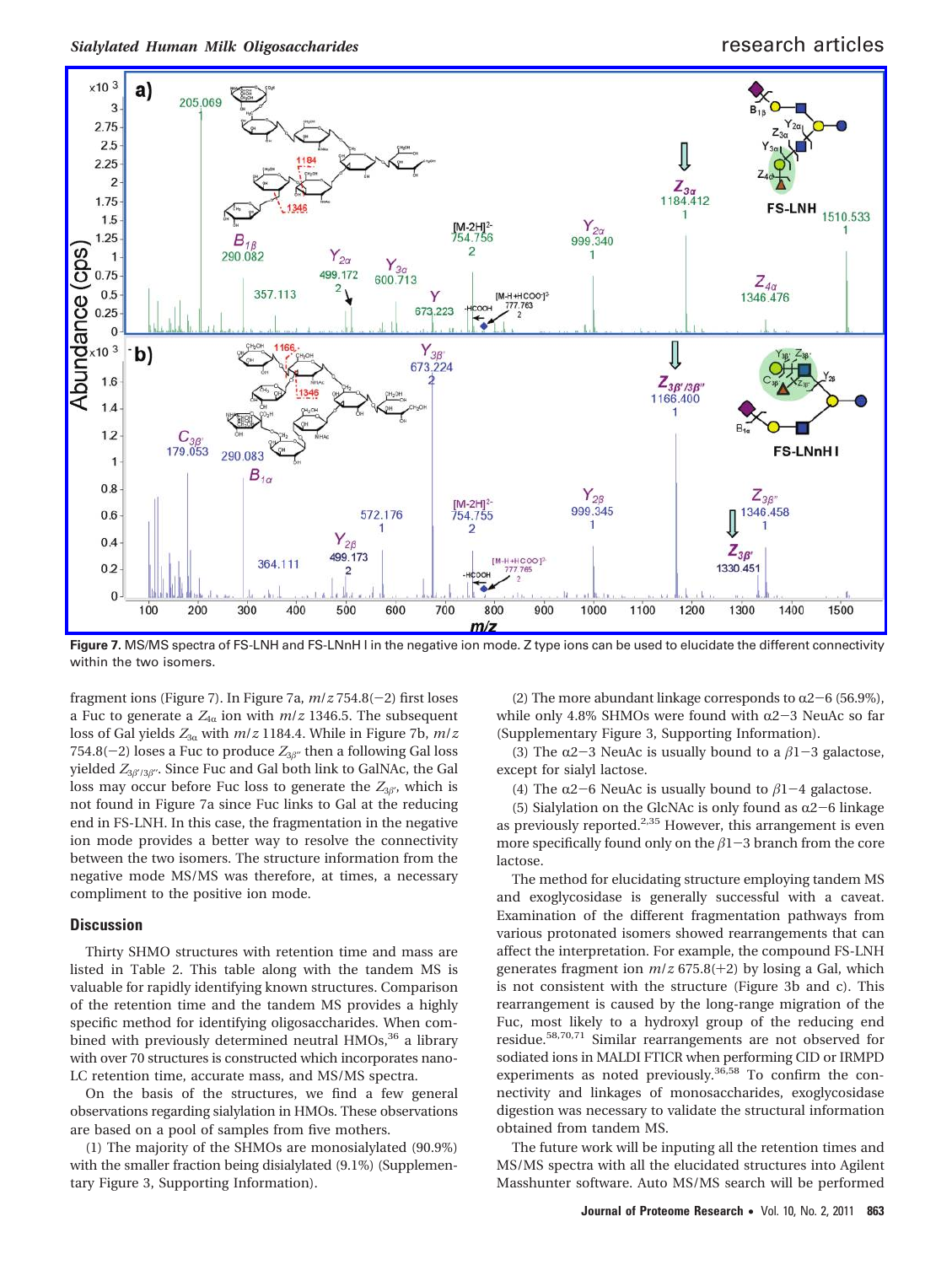# research articles **Wu et al. Wu et al. Wu et al. Wu et al. Wu et al.**

**Table 2.** Thirty SHMO Structures Determined by Chip/QTOF MS with 10 New OS

| #              | Name               | Mass (exptl) | Composition | TOF<br>RT (min) | QTOF<br>RT (min) | <b>Structure</b>   | Ref |
|----------------|--------------------|--------------|-------------|-----------------|------------------|--------------------|-----|
| $\mathbf{1}$   | 6'SL               | 635.229      | 2001        | 13.6            | 14.6             | $a$ 2-6            | 60  |
| $\mathbf 2$    | $3'SL$             | 635.227      | 2001        | 22.9            | 22.6             | $\alpha$ 2-3       | 60  |
| 3              | 6'SLN              | 676.254      | 1011        | 13.1            | 14.5             | $a$ 2-6            | 61  |
| $\overline{4}$ | $3'$ SLN           | 676.252      | 1011        | 23.1            | 23.7             | $\alpha$ 2-3       |     |
| 5              | 3'Sle <sup>a</sup> | 822.314      | 1111        | 14.6            | 12.9             | $a$ 1-4<br>$a$ 2-3 |     |
| 6              | LSTc               | 1000.365     | 3011        | 24.5            | 23.8             |                    | 62  |
| 7              | LSTb               | 1000.365     | 3011        | 25.5            | 24.7             | $a$ 2-6            | 62  |
| 8              | LSTa               | 1000.362     | 3011        | 28.1            | 26.8             | $a$ 2-3            | 62  |
| 9              | F-LSTc             | 1146.419     | 3111        | 24.3            | 23.5             | $2 - 6$<br>$1-3$   | 63  |
| 10             | <b>DSLNT</b>       | 1291.446     | 3012        | 31.2            | 33.7             |                    | 64  |
| 11             | S-LNH              | 1365.495     | 4021        | 26.2            | 25.3             |                    | 65  |
| 12             | 4021a              | 1365.494     | 4021        | 27.1            | 26.1             |                    |     |
| 13             | S-LNnH II          | 1365.494     | 4021        | 27.3            | 26.3             |                    | 66  |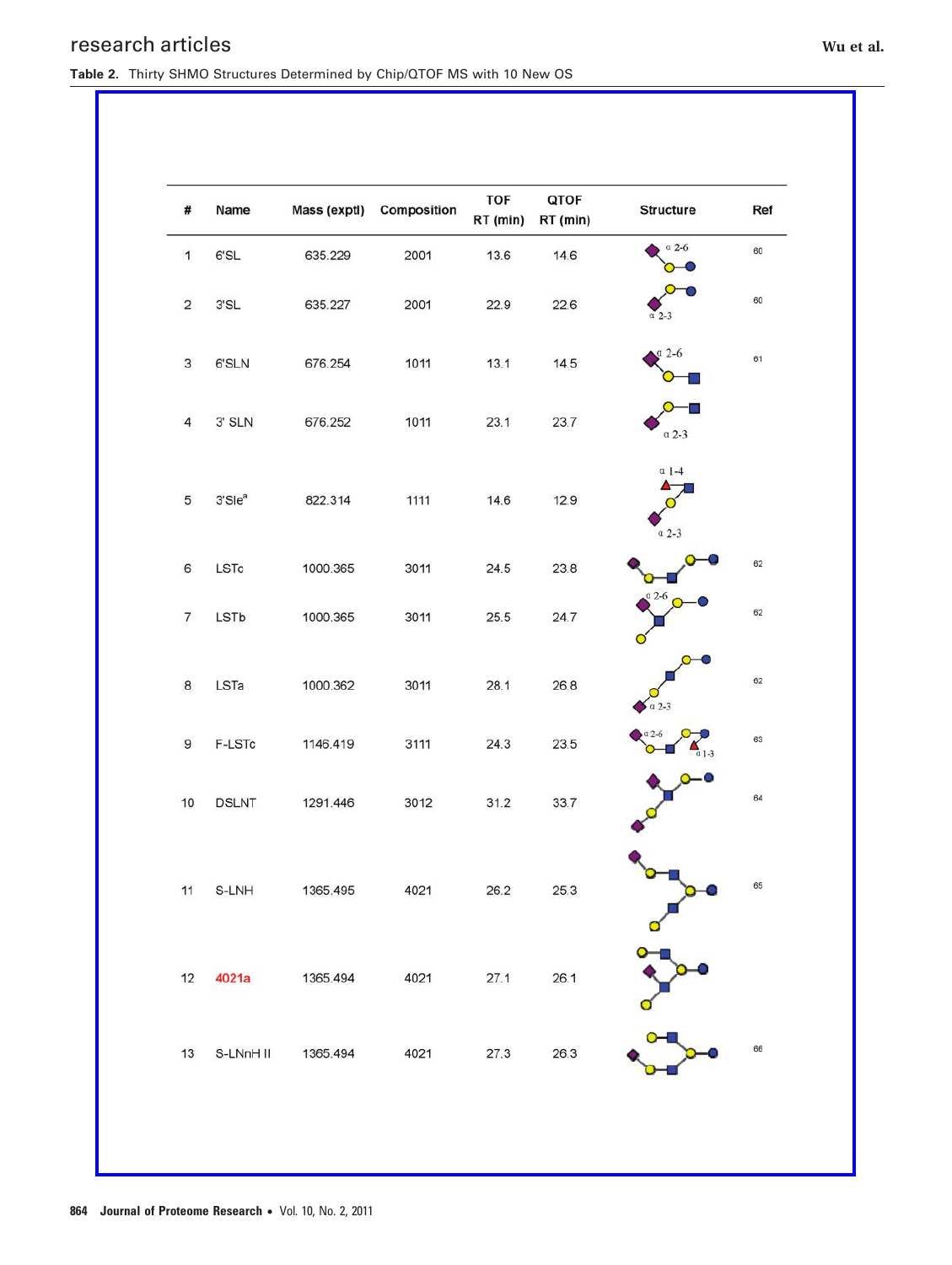## **Table 2.** Continued



| #  | Name       | Mass (exptl)      | Composition | <b>TOF</b> | QTOF     | <b>Structure</b> | Ref |
|----|------------|-------------------|-------------|------------|----------|------------------|-----|
|    |            |                   |             | RT (min)   | RT (min) |                  |     |
| 14 | 4021b      | 1365.491          | 4021        | 29.0       | 27.9     |                  |     |
| 15 | 4121a      | 1511.547          | 4121        | 23.6       | 22.8     |                  |     |
| 16 | 4121b      | 1511.553          | 4121        | 23.9       | 23.1     |                  |     |
| 17 | FS-LNH III | 1511.553          | 4121        | 24.0       | 23.2     |                  | 67  |
| 18 | FS-LNH     | 1511.554          | 4121        | 24.8       | 24.3     |                  | 68  |
| 19 | FS-LNH I   | 1511.552          | 4121        | 26.2       | 25.2     |                  | 67  |
| 20 | FS-LNnH I  | 1511.554          | 4121        | 26.6       | 25.5     | a <sub>2</sub>   | 66  |
| 21 | FS-LNH II  | 1511.550          | 4121        | 29.2       | 27.2     |                  | 67  |
| 22 | DFS-LNH    | 1657.612          | 4221        | 24.6       | 23.7     |                  | 67  |
| 23 |            | DFS-LNnH 1657.608 | 4221        | 28.6       | 27.2     |                  | 67  |
| 24 | 5031a      | 1730.622          | 5031        | 29.1       | 27.8     |                  |     |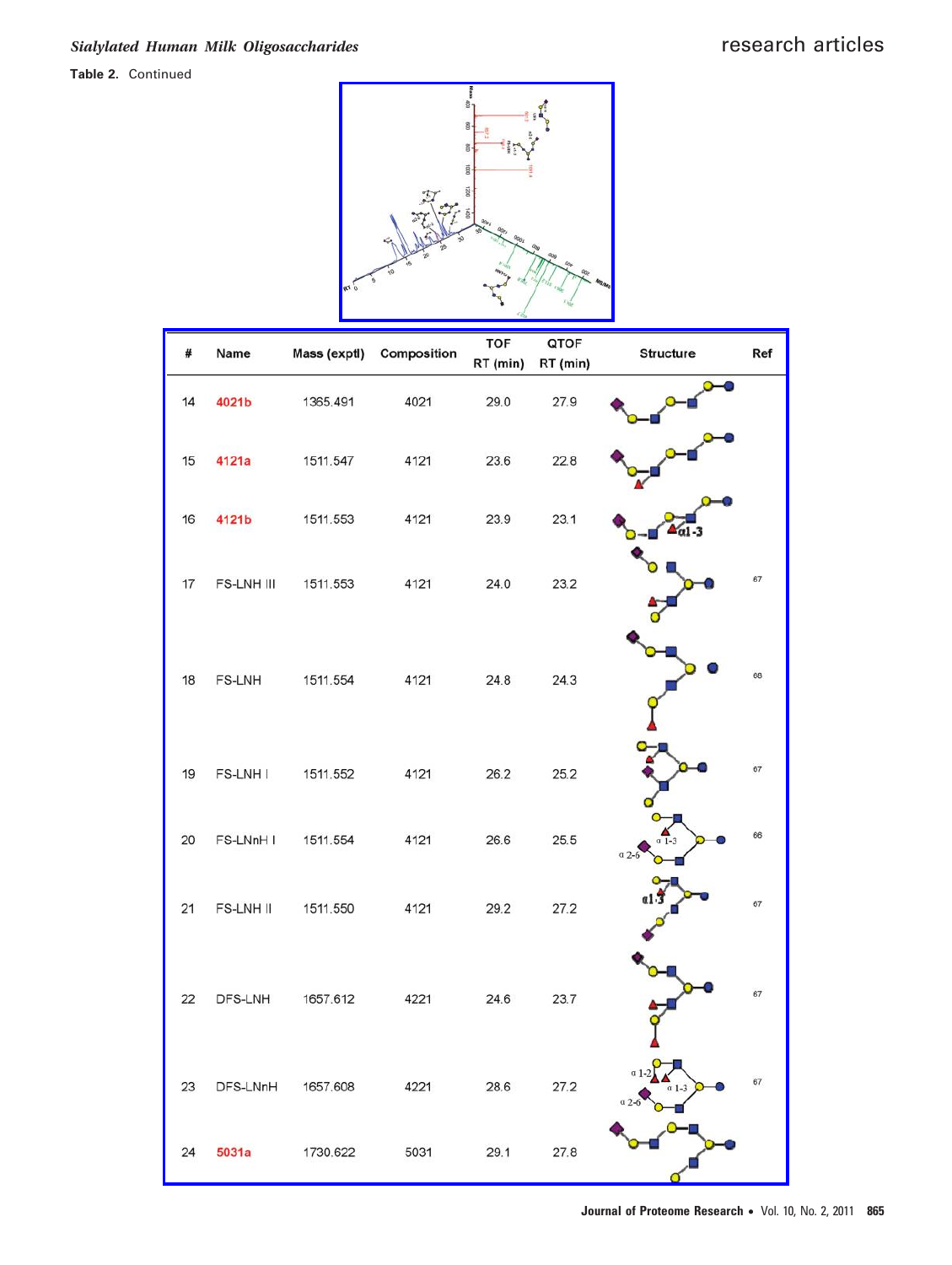# research articles **Wu et al. Wu et al. Wu et al. Wu et al. Wu et al. Wu et al.**

## **Table 2.** Continued



| #  | Name   | Mass (exptl) | Composition | <b>TOF</b><br>RT (min) | QTOF<br>RT (min) | Structure<br>Ref |
|----|--------|--------------|-------------|------------------------|------------------|------------------|
| 25 | FS-LNO | 1876.682     | 5131        | 27.2                   | 26.0             | 69               |
| 26 | 5131a  | 1876.682     | 5131        | 27.9                   | 26.7             |                  |
| 27 | 5231a  | 2022.741     | 5231        | 26.5                   | 25.4             | al -3            |
| 28 | 5231b  | 2022.739     | 5231        | 27.3                   | 26.0             |                  |
| 29 | 6041a  | 2095.757     | 6041        | 29.3                   | 27.8             |                  |
| 30 | 5331a  | 2168.803     | 5331        | 26.1                   | 25.1             |                  |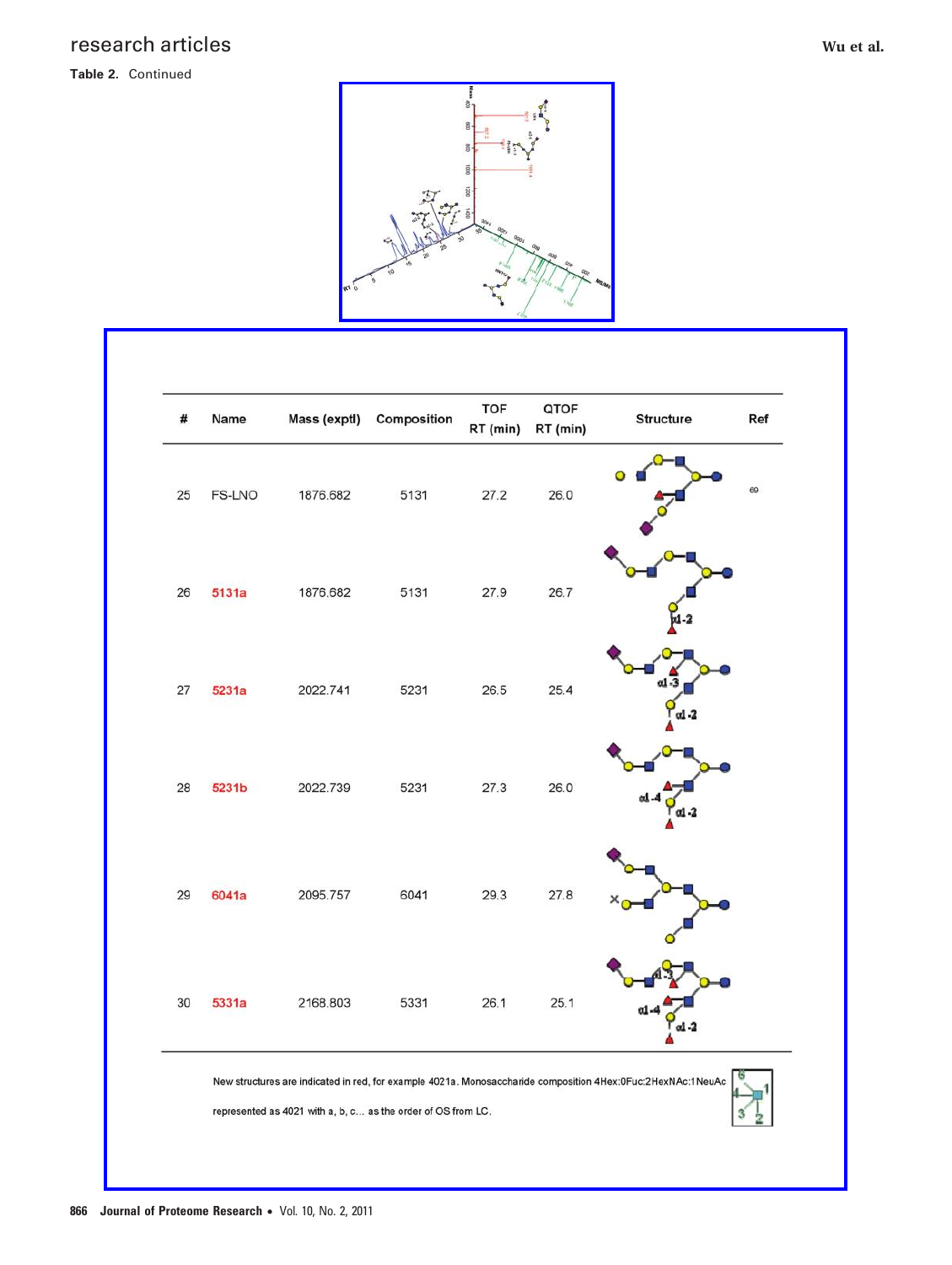# *Sialylated Human Milk Oligosaccharides* research articles

by the software for the unknown HMO samples and compared with the spectra in the database. An output of the compound list will include all the identified structures with the matching scores. This library will eventually provide a high-throughput method for oligosaccharide analysis.

Acknowledgment. Funding provided by the National Institutes of Health (HD059127 and HD061923), UC Discovery, and the California Dairy Research Fund is gratefully acknowledged.

**Supporting Information Available:** MALDI FTICR-MS spectrum of enriched SHMOs in the negative ion mode with the list of monosaccharide compositions. MS/MS spectra of FS-LNH and FS-LNnH I in the positive ion mode. Quantitative analysis of sialylated HMOs based on the abundances from HPLC Chip/TOF MS. The deconvoluted data of 70 SHMOs found in enriched sample including accurate masses, monosaccharide composition, and retention times. The optimized conditions for exoglycosidase digestion. This material is available free of charge via the Internet at http://pubs.acs.org.

### **References**

- (1) Kunz, C.; Rudloff, S.; Baier, W.; Klein, N.; Strobel, S. Oligosaccharides in human milk: Structural, functional, and metabolic aspects. *Annu. Rev. Nutr.* **2000**, *20*, 699–722.
- (2) Boehm, G.; Stahl, B. *Functional Dairy Products*; CRC Press: Cambridge, England, 2003; p 203.
- (3) Dai, D. W.; Nanthkumar, N. N.; Newburg, D. S.; Walker, W. A. Role of oligosaccharides and glycoconjugates in intestinal host defense. *J. Pediatr. Gastr. Nutr.* **2000**, *30*, S23–S33.
- (4) Newburg, D. S.; Ruiz-Palacios, G. M.; Morrow, A. L. Human milk glycans protect infants against enteric pathogens. *Annu. Rev. Nutr.* **2005**, *25*, 37–58.
- (5) Boehm, G.; Stahl, B. Oligosaccharides from milk. *J. Nutr.* **2007**, *137* (3), 847S–849S.
- (6) Ninonuevo, M. R.; Park, Y.; Yin, H. F.; Zhang, J. H.; Ward, R. E.; Clowers, B. H.; German, J. B.; Freeman, S. L.; Killeen, K.; Grimm, R.; Lebrilla, C. B. A strategy for annotating the human milk glycome. *J. Agric. Food Chem.* **2006**, *54* (20), 7471–7480.
- (7) Bode, L.; Kunz, C.; Muhly-Reinholz, M.; Mayer, K.; Seeger, W.; Rudolf, S. Inhibition of monocyte, lymphocyte, and neutrophil adhesion to endothelial cells by human milk oligosaccharides. *Thromb. Haemost.* **2004**, *92*, 1402–1410.
- (8) Varki, A. Sialic acids in human health and disease. *Trends Mol. Med.* **2008**, *14* (8), 351–360.
- (9) Idota, T.; Kawakami, H.; Murakami, Y.; Sugawara, M. Inhibition of Cholera-Toxin by Human-Milk Fractions and Sialyllactose. *Biosci., Biotech., Biochem.* **1995**, *59* (3), 417–419.
- (10) Virkola, R.; Parkkinen, J.; Hacker, J.; Korhonen, T. K. Sialyloligosaccharide Chains of Laminin as an Extracellular-Matrix Target for S Fimbriae of Escherichia-Coli. *Infect. Immun.* **1993**, *61* (10), 4480– 4484.
- (11) Schnaar, R. L. Glycolipid-mediated cell-cell recognition in inflammation and nerve regeneration. *Arch. Biochem. Biophys.* **2004**, *426* (2), 163–172.
- (12) Varki, A. Glycan-based interactions involving vertebrate sialic-acidrecognizing proteins. *Nature* **2007**, *446* (7139), 1023–1029.
- (13) Varki, A.; Angata, T. Siglecs the major subfamily of I-type lectins. *Glycobiology* **2006**, *16* (1), 1R–27R.
- (14) Johnson, C. P.; Fujimoto, I.; Rutishauser, U.; Leckband, D. E. Direct evidence that neural cell adhesion molecule (NCAM) polysialylation increases intermembrane repulsion and abrogates adhesion. *J. Biol. Chem.* **2005**, *280* (1), 137–145.
- (15) El Maarouf, A.; Petridis, A. K.; Rutishauser, U. Use of polysialic acid in repair of the central nervous system. *Proc. Natl. Acad. Sci. U.S.A.* **2006**, *103* (45), 16989–16994.
- (16) Morrow, A. L.; Ruiz-Palacios, G. M.; Jiang, X.; Newburg, D. S. Human-milk glycans that inhibit pathogen binding protect breastfeeding infants against infectious diarrhea. *J. Nutr.* **2005**, *135* (5), 1304–1307.
- (17) Wang, B.; McVeagh, P.; Petocz, P.; Brand-Miller, J. Brain ganglioside and glycoprotein sialic acid in breastfed compared with formulafed infants. *Am. J. Clin. Nutr.* **2003**, *78* (5), 1024–1029.
- (18) An, H. J.; Lebrilla, C. Structure Elucidation of Native N- and O-linked Glycans by Tandem Mass Spectrometry. *Mass Spectrom. Rev.* 2010In Press.
- (19) Toyoda, M.; Ito, H.; Matsuno, Y. K.; Narimatsu, H.; Kameyama, A. Quantitative derivatization of sialic acids for the detection of sialoglycans by MALDI MS. *Anal. Chem.* **2008**, *80* (13), 5211–5218.
- (20) Harvey, D. J. Matrix-Assisted Laser Desorption/Ionization Mass Spectrometry of Carbohydrates. *Mass Spectrom. Rev.* **1999**, *18*, 349– 451.
- (21) Lattova, E.; Snovida, S.; Perreault, H.; Krokhin, O. Influence of the labeling group on ionization and fragmentation of carbohydrates in mass spectrometry. *J. Am. Soc. Mass Spectrom.* **2005**, *16* (5), 683– 696.
- (22) Delaney, J.; Vouros, P. Liquid chromatography ion trap mass spectrometric analysis of oligosaccharides using permethylated derivatives. *Rapid Commun. Mass Spectrom.* **2001**, *15* (5), 325– 334.
- (23) Morelle, W.; Slomianny, M. C.; Diemer, H.; Schaeffer, C.; van Dorsselaer, A.; Michalski, J. C. Fragmentation characteristics of permethylated oligosaccharides using a matrix-assisted laser desorption/ionization two-stage time-of-flight (TOF/TOF) tandem mass spectrometer. *Rapid Commun. Mass Spectrom.* **2004**, *18* (22), 2637–2649.
- (24) Wheeler, S. F.; Domann, P.; Harvey, D. J. Derivatization of sialic acids for stabilization in matrix-assisted laser desorption/ionization mass spectrometry and concomitant differentiation of alpha(2 -> 3)- and alpha(2 -> 6)-isomers. *Rapid Commun. Mass Spectrom.* **2009**, *23* (2), 303–312.
- (25) Powell, A. K.; Harvey, D. J. Stabilization of sialic acids in N-linked oligosaccharides and gangliosides for analysis by positive ion matrix-assisted laser desorption ionization mass spectrometry. *Rapid Commun. Mass Spectrom.* **1996**, *10* (9), 1027–1032.
- (26) Mattu, T. S.; Royle, L.; Langridge, J.; Wormald, M. R.; Van den Steen, P. E.; Van Damme, J.; Opdenakker, G.; Harvey, D. J.; Dwek, R. A.; Rudd, P. M. O-glycan analysis of natural human neutrophil gelatinase B using a combination of normal phase- HPLC and online tandem mass spectrometry: Implications for the domain organization of the enzyme. *Biochemistry* **2000**, *39* (51), 15695– 15704.
- (27) Harvey, D. J. Collision-induced fragmentation of negative ions from N-linked glycans derivatized with 2-aminobenzoic acid. *J. Mass Spectrom.* **2005**, *40* (5), 642–653.
- (28) Pikulski, M.; Hargrove, A.; Shabbir, S. H.; Anslyn, E. V.; Brodbelt, J. S. Sequencing and characterization of oligosaccharides using infrared multiphoton dissociation and boronic acid derivatization in a quadrupole ion trap. *J. Am. Soc. Mass Spectrom.* **2007**, *18* (12), 2094–2106.
- (29) Amano, J.; Sugahara, D.; Osumi, K.; Tanaka, K. Negative-ion MALDI-QIT-TOFMSn for structural determination of fucosylated and sialylated oligosaccharides labeled with a pyrene derivative. *Glycobiology* **2009**, *19* (6), 592–600.
- (30) Novotny, M. V.; Mechref, Y. New hyphenated methodologies in high-sensitivity glycoprotein analysis. *J. Sep. Sci.* **2005**, *28* (15), 1956–1968.
- (31) Takegawa, Y.; Deguchi, K.; Keira, T.; Ito, H.; Nakagawa, H.; Nishimura, S. Separation of isomeric 2-aminopyridine derivatized N-glycans and N-glycopeptides of human serum immunoglobulin G by using a zwitterionic type of hydrophilic-interaction chroma-
- tography. *J. Chromatogr., A* **<sup>2006</sup>**, *<sup>1113</sup>* (1-2), 177–181. (32) Wuhrer, M.; Koeleman, C. A. M.; Deelder, A. M.; Hokke, C. N. Normal-phase nanoscale liquid chromatography - Mass spectrometry of underivatized oligosaccharides at low-femtomole sensitivity. *Anal. Chem.* **2004**, *76* (3), 833–838.
- (33) Thurl, S.; MullerWerner, B.; Sawatzki, G. Quantification of individual oligosaccharide compounds from human milk using highpH anion-exchange chromatography. *Anal. Biochem.* **1996**, *235* (2), 202–206.
- (34) Coppa, G. V.; Pierani, P.; Zampini, L.; Carloni, I.; Carlucci, A.; Gabrielli, O. Oligosaccharides in human milk during different phases of lactation. *Acta Paediatr.* **1999**, *88*, 89–94.
- (35) Finke, B.; Stahl, B.; Pfenninger, A.; Karas, M.; Daniel, H.; Sawatzki, G. Analysis of high-molecular-weight oligosaccharides from human milk by liquid chromatography and MALDI-MS. *Anal. Chem.* **1999**, *71* (17), 3755–3762.
- (36) Wu, S.; Tao, N.; German, B.; Grimm, R.; Lebrilla, C. Development of an Annotated Library of Neutral Human Milk Oligosaccharides. *J. Proteome Res.* **2010**, *9* (8), 4138–4151.
- (37) Koizumi, K. High-performance liquid chromatographic separation of carbohydrates on graphitized carbon columns. *J. Chromatogr., <sup>A</sup>* **<sup>1996</sup>**, *<sup>720</sup>* (1-2), 119–126.